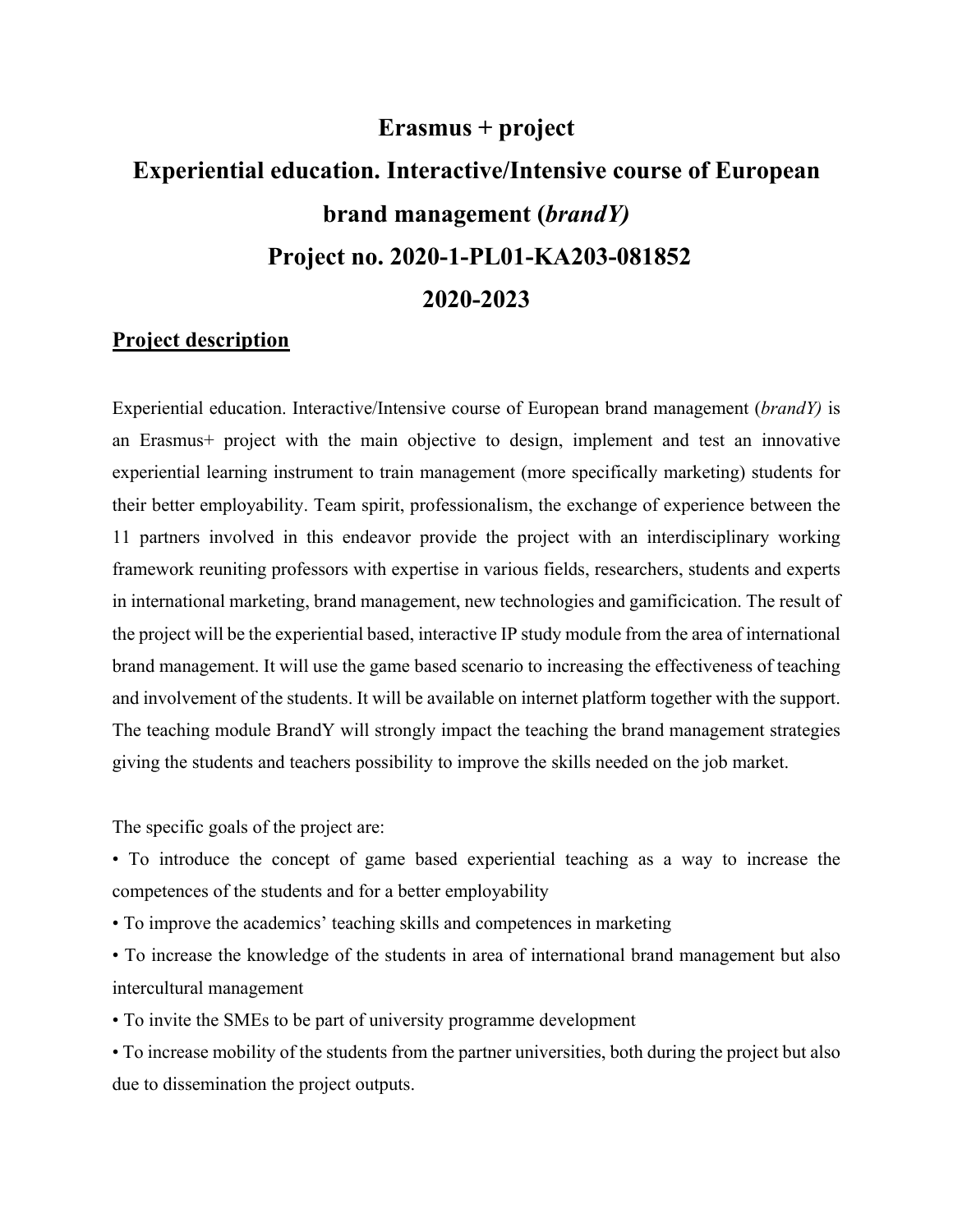• To enlarge the international cooperation among the partner universities.

Project activities:

The main activities undertaken in the project are described according to 4 work packages

WP 1: Developing innovative and interactive teaching materials and content.

WP 2: Learning Instrument Guidelines, Procedures and Handbooks for students and teachers to easily implement the course into their practice.

WP 3: IT platform and interactive game dashboard – gamification of the teaching materials.

The beneficiaries of this project are on the one hand the university students (in terms of learning and chances of employability) and teachers (in terms of developing an online curriculum using this new model of online teaching/learning brand management), on the other hand employers and public institutions interested in employing young European brand management experts.

## **Partners:**

University of Economics in Katowice, Poland is the leader of this international project. The consortium is composed of eleven partners from prestigious higher - education institutions: Université Savoie Mont Blanc (France), Budapest Gazdasagi Egyetem (Hungary), Universitatea din Bucuresti (Romania), Immanuel Kant Baltic Federal University (Russian Federation), Universitaria San Pablo-CEU-Universidad CEU Cardenal Herrera (Spain), Hogeschool West-Vlaanderen Howest (Belgium), Universidad de Leon (Spain), Università degli Studi di Trento (Italy), Haute École Specialisée de Suisse Occidentale (Switzerland), Bauhaus-Universitaet Weimar (Germany) and University of Economics in Katowice (Poland).

#### **Contact:diana.ionita@ll.sunibuc.ro**